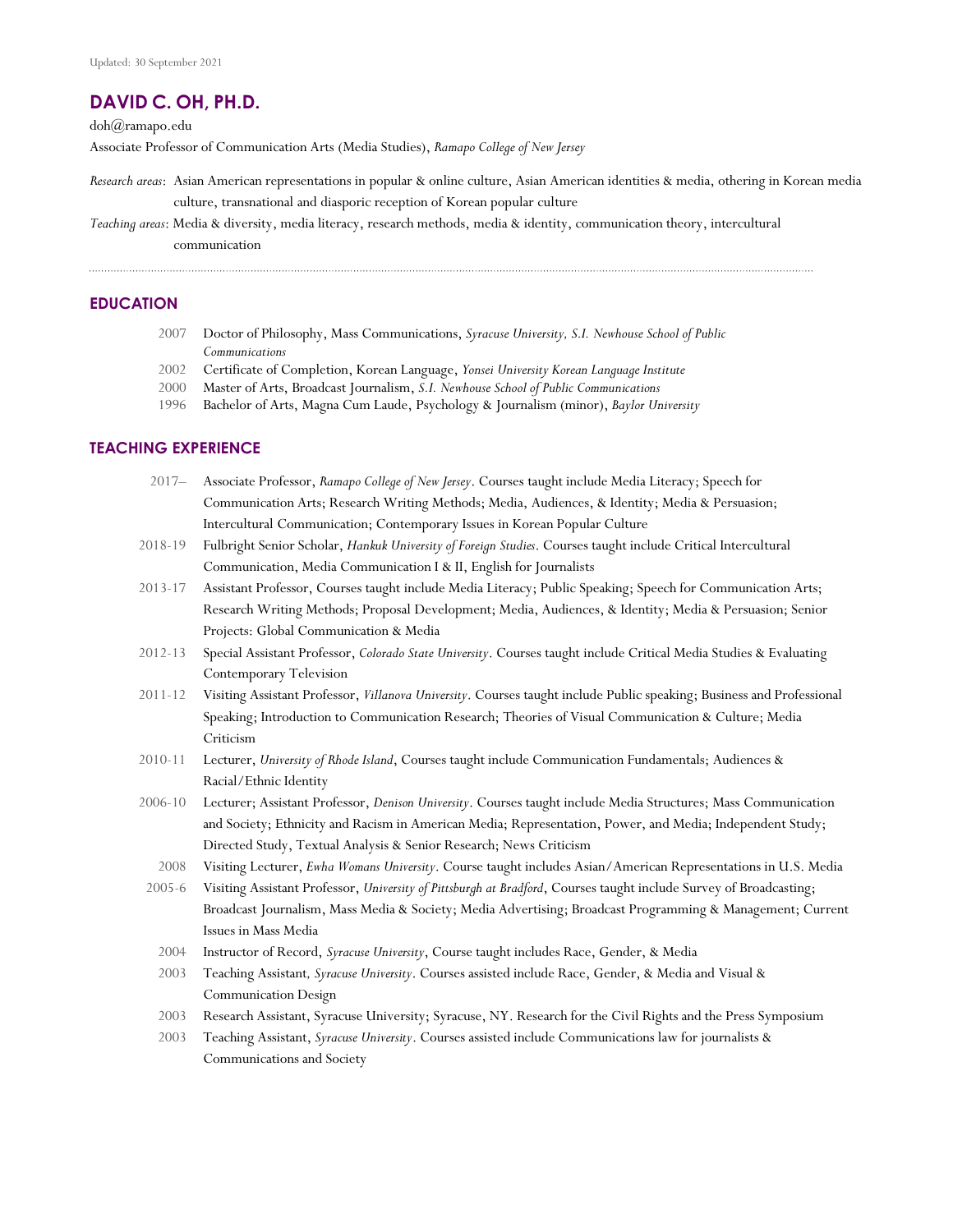#### **GRANTS & FELLOWSHIPS**

- 2021 Faculty Development Fund, *Ramapo College of New Jersey,* \$7,084
- 2020 Faculty Development Fund, *Ramapo College of New Jersey,* \$6,000
- 2019 Travel Grant, Kyujanggak International Symposium, Seoul, \$1,300
- 2019 Fulbright Regional Travel Grant, Jakarta, \$500
- 2018-19 Fulbright U.S. Scholar Grant, *The J. William Fulbright Foreign Scholarship Board*, \$50,000
	- 2017 Faculty Development Fund, *Ramapo College of New Jersey*, \$6,300
	- 2016 Faculty Development Fund, *Ramapo College of New Jersey*, \$5,040
- 2014-15 Faculty-Student Research Grant, *Ramapo College of New Jersey,* \$900
- 2004-05 Syracuse University Fellow, *Syracuse University*
- 2002-03 Syracuse University Fellow, *Syracuse University*

#### **AWARDS**

- 2021 Faculty Paper Award (top 4), International & Intercultural Communication Division, *National Communication Association*, Seattle
- 2020 Faculty Paper Award (top 4), International & Intercultural Communication Division, *National Communication Association*, Indianapolis (virtual conference)
- 2019 Inaugural Asian/Pacific American Caucus & Asian/Pacific American Communication Studies Division Faculty Mentorship Award, Baltimore
- 2018 Faculty Research Paper Award (top 3), Asian/Pacific American Communication Studies Division, *National Communication Association*, Salt Lake City
- 2017 Faculty Research Paper Award (top 3), Asian/Pacific American Communication Studies Division, *National Communication Association*, Dallas
- 2015 Faculty Research Paper Award (top 4), International & Intercultural Division, *National Communication Association*, Las Vegas
- 2015 Outstanding Faculty Commitment Award, Center for Civic & Community Engagement, *Ramapo College of New Jersey*
- 2011 Faculty Research Paper Award (1<sup>st</sup> place), Asian/Pacific American Communication Studies Division, *National Communication Association*, New Orleans
- 2010 Faculty Research Paper Award (top 3), Asian/Pacific American Communication Studies Division, *National Communication Association*, San Francisco
- 2009 Faculty Research Paper Award (2nd place) in the Minorities and Communication Division of the Association for Education in Journalism and Mass Communication, Boston
- 2008 Doctoral Dissertation Award, S.I. Newhouse School of Public Communications, *Syracuse University*
- 2004 Leslie J. Moeller Award (Top student paper), Mass Communication and Society Division, *Association for Education in Journalism and Mass Communication*, Toronto

#### **BOOKS**

- n.d. **Oh, David C.** & Min, Seong Jae. *Asian American reporters, race, and the navigation of White news(rooms)*. Rutgers University Press (advance contract, January 15 delivery)
- n.d. **Oh, David C.** (ed.) *Mediating the South Korean other: Representations and discourses of difference in the post/neocolonial nation state.* University of Michigan Press (in production)
- 2021 **Oh, David C**. *Whitewashing the movies: White subjectivity and Asian erasure in US film culture.* Rutgers University Press
- 2015 **Oh, David C.** *Second-generation Korean Americans and transnational media: Diasporic identifications.* Lexington Books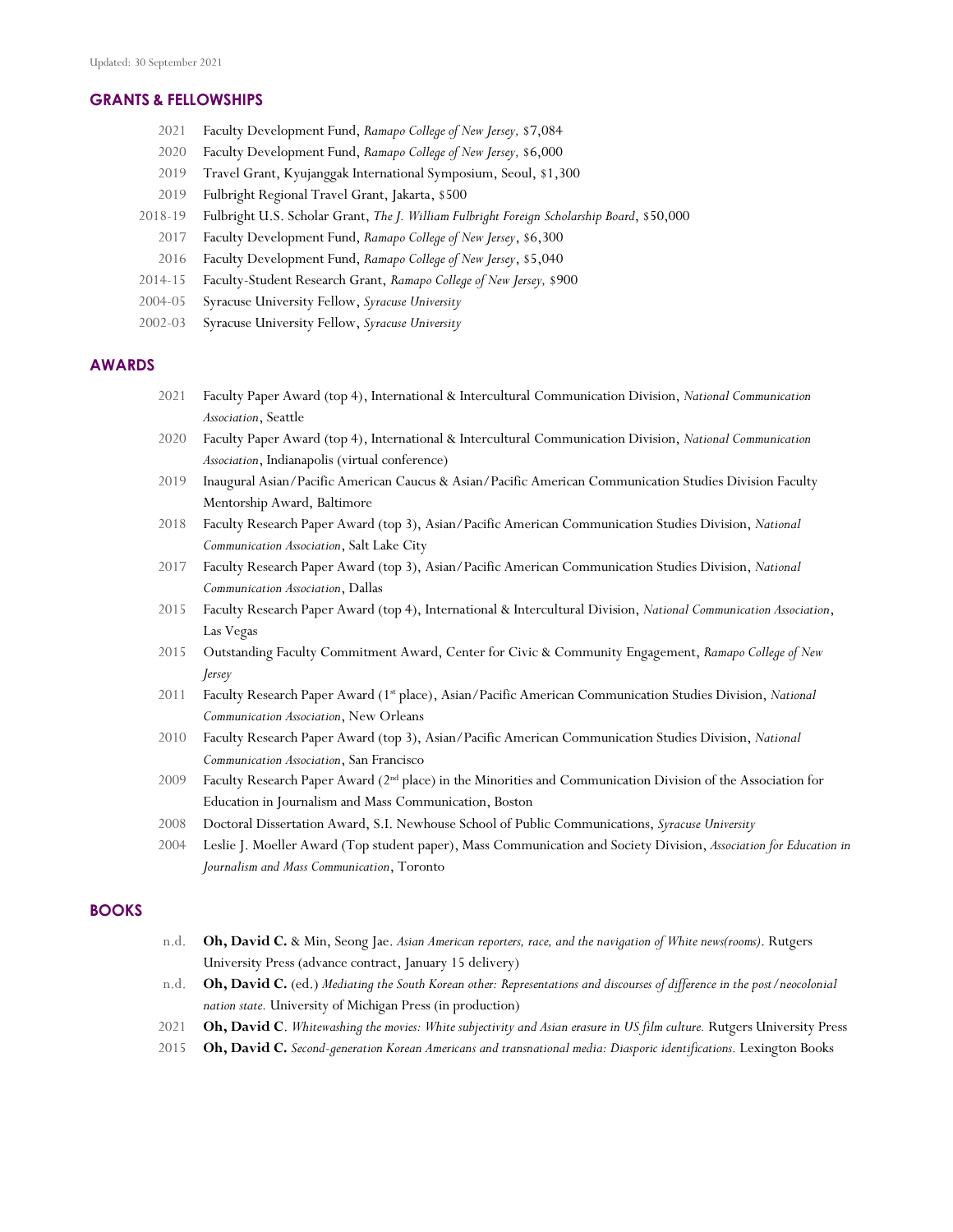## **JOURNAL ARTICLES**

- n.d. **Oh, David C. "**Feminists really are crazy": The Isu Station incident and the creation of androcentric, misogynistic community on YouTube. *Journal of International & Intercultural Communication* (accepted, in press)
- n.d. Oh, Chuyun & **Oh, David C.** Love and hatred: White expatriates' ambivalent self-representation on YouTube. *Text & Performance Quarterly* (accepted, in press)
- 2021 **Oh, David C.**, & Han, Min Wha. Globalization from above and below: Rejecting superficial multiculturalism and igniting anti-Korean sentiment in Japan. *International Journal of Cultural Studies* (advance online publication)
- 2020 **Oh, David C.** Body as Disease. *Journal of Applied Communication Research* (online essay collection for "Quarantined Across Borders" in Communication Interventions)
- 2020 **Oh, David C.** "Opting out of that": White feminism's policing and disavowal of anti-racist critique in *The Unbreakable Kimmy Schmidt*. *Critical Studies in Media Communication, 37*(1), 58-70
- 2020 **Oh, David C.** Representing the Western super-minority: Desirable cosmopolitanism and homosocial multiculturalism on a Korean talk show. *Television and New Media, 21*(3), 260-277
- 2019 **Oh, David C.** White cyber-protest in a Facebook group: Articulating colorblind racialization in response to South Korean televised "xenophobia." *Journal of Asian Pacific Communication, 29*(2), 149-167 [lead article]
- 2019 **Oh, David C.** & Nishime, LeiLani. Imag(in)ing the post-national television fan: Counter-flows and hybrid ambivalence in *Dramaworld*. *International Communication Gazette, 81*(2), 121-138
- 2018 **Oh**, **David C.** "Racist propaganda!": Discursive negotiations on YouTube of perceived anti-White racism in South Korea. *Atlantic Journal of Communication, 26*(5), 306-317
- 2018 **Oh, David C.** Elder men's bromance in Asian lands: Normative Western masculinity in *Better Late than Never*. *Critical Studies in Media Communication*, *35*(4), 350-362
- 2018 **Oh, David C.** Seeing myself through film: Diasporic belonging and racial identifications. *Cultural Studies*  $\Leftrightarrow$ *Critical Methodologies, 18*(2), 107-115
- 2017 **Oh, David C.,** & Oh, Chuyun. Vlogging White privilege abroad: *Eat Your Kimchi*'s eating and spitting out of the Korean other on YouTube. *Communication, Culture, & Critique, 10*(4), 696-711
- 2017 **Oh, David C.** Black K-pop fan videos & polyculturalism. *Popular Communication*, *15*(4), 269-282
- 2017 **Oh, David C.** "Turning Japanese'': Deconstructive criticism of White women, the Western imagination, and popular music. *Communication, Culture, & Critique*, *10*(2), 365-381
- 2017 **Oh, David C.** K-pop fans react: Hybridity and the White celebrity-fan on YouTube. *International Journal of Communication, 11*, 2270-2287
- 2017 **Oh, David C.** & Wong Lowe, Anna. Spectacles in hybrid Japan: Deconstruction, semiotic excess, and obtuse meanings in *Lost in Translation. Journal of International and Intercultural Communication, 10*(2), 153-167
- 2017 Oh, Chuyun & **Oh, David C**. Unmasking queerness: Blurring and solidifying queer lines through K-pop crossdressing. *Journal of Popular Culture*, *50*(1), 9-29
- 2016 **Oh, David C**. Reconsidering ethnic media research: An argument for a diasporic identity framework. *Atlantic Journal of Communication, 24*(5), 264-275
- 2016 **Oh, David C.** "Payback for Pearl Harbor": Racist ideologies online of karmic retribution for White America and postracial resistance. *Journal of Communication Inquiry, 40*(3), 247-266
- 2016 **Oh, David C.** & Oh, Chuyun. "Until *you* are able": South Korean multiculturalism and hierarchy in *My Little Hero*. *Communication, Culture, & Critique*, *9*(2), 250-265
- 2015 Wong Lowe, Anna & **Oh, David C.** "Bring some hustle & run": Parody, Asianness, and Bakhtinian carnival in *Chinatown Hustler*. *China Media Research, 11*(1), 76-86
- 2014 **Oh, David C.** & Kutufam, Doreen. The Orientalized "other" and corrosive femininity: Threats to White masculinity in *300. Journal of Communication Inquiry*, *38*(2), 149-165
- 2013 **Oh, David C.** Mediating diasporas and fandom: Second-generation Korean American adolescent diasporas, identification, and transnational popular culture. *Communication Review*, *16*(4), 230-250
- 2012 **Oh, David C.** & Banjo, Omotayo. Outsourcing postracialism: Voicing neoliberal multiculturalism in *Outsourced*. *Communication Theory, 22*(4), 449-470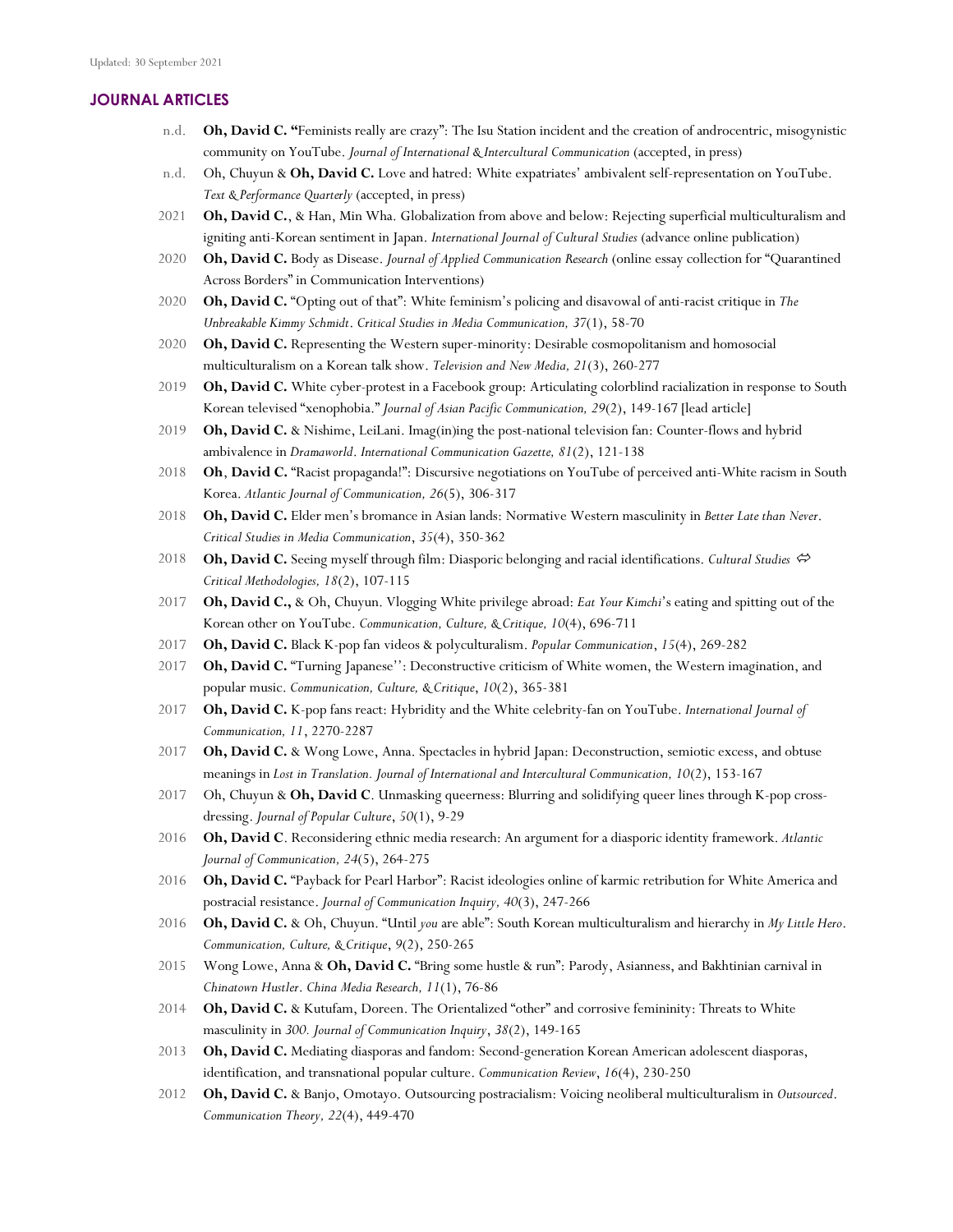- 2012 **Oh, David C**. Mediating the boundaries: Second-generation Korean American adolescents' use of transnational Korean media as markers of social boundaries. *International Communication Gazette, 74*(3), 258-276
- 2012 **Oh, David C.** Black-Yellow fences: Multicultural boundaries and Whiteness in the *Rush Hour* franchise. *Critical Studies in Media Communication, 29*(5), 349-366 [lead article]
- 2012 **Oh, David C.** & Zhou, Wanfeng. Framing SARS: A case study in Toronto of a mainstream newspaper and a Chinese ethnic newspaper. *Atlantic Journal of Communication, 20*(5), 261-273
- 2011 **Oh, David C.** Viewing identity: Second-generation Korean American ethnic identification and the reception of Korean transnational films. *Communication, Culture, & Critique, 4*(2), 184-204
- 2010 **Oh, David C.** Complementary objectivity and ideology: Reifying White capitalist hierarchies in *Time* magazine's construction of Michelle Rhee. *Journal of Communication Inquiry*, *34*(2), 151-167
- 2009 **Oh, David C.** & Katz, Madeleine. Covering Asian America: A content analysis examining Asian/Pacific American community size and its relationship to major newspapers' coverage. *Howard Journal of Communications, 20*(3), 222- 241 [lead article]
- 2008 **Oh, David C**. Arab Americans in the news: Before and after 9/11. *Ohio Communication Journal, 45,* 15-26

## **BOOK CHAPTERS**

- n.d. **Oh, David C.** Don't let White supremacy fool you into believing you don't have value. *Dreams for our children: Immigrant letters to the future* (accepted, in press)
- n.d. Han, Min Wha & **Oh, David C.** Postcolonial ambivalences in Japan: Anti-Korean sentiment and Korean admiration in the reception of the Japanese K-pop group, NiziU. *Transnationalizing Critical Intercultural Communication: Legacy, Relevance, and Future* (accepted, in press)
- 2021 **Oh, David C.** Disciplining transnational popular culture's counter-flows on *Family Guy*. *Routledge Companion to Media and Globalization*. Routledge
- 2019 **Oh, David C.** "I am Korean American": Constructing diasporic identifications on a Korean American Facebook Page and Pinterest Page. *Korean diaspora across the world: Homeland in history, imagination, media, and reality* (pp. 173- 190)*.* Lexington Books
- 2017 **Oh, David C.** Constructing Korean America: *KoreAm Journal* and the construction of second-generation diasporic identification. *The Routledge Companion to Asian American Studies* (pp. 223-235). Routledge
- 2016 **Oh, David C.** Techno-Orientalism and White masculinity in the Wolverine movies. *The X-Men Films: A Cultural Analysis* (pp. 151-164)*.* Rowman & Littlefield
- 2013 **Oh, David C.** Biased optimism, media, and Asian American identity. *Identity and Communication: New Agendas in Communication* (pp. 22-42). Routledge

#### **BOOK REVIEWS**

- 2021 **Oh, David C.** Review of Jungmin Kwon's *Straight Korean Female Fans and Their Gay Fantasies. Pacific Affairs, 93*(1), 203-205
- 2019 **Oh, David C.** Review of Sherry Yu's *Diasporic media beyond the diaspora: Korean media in Vancouver and Los Angeles*. *Canadian Review of Comparative Literature, 46*(1), 185-186

#### **JOURNAL ARTICLES & BOOK CHAPTERS UNDER REVIEW**

- n.d. **Oh, David C.** & Min, S.J. COVID-19 and the Fourth Estate: Asian American journalists' intersectional reflexivity and racial activation in news work. *Journalism & Mass Communication Quarterly* (revise & resubmit)
- n.d. **Oh, David C.,** Banjo, Omotayo O., & Jennings, Nancy. Whose voices count?: Sourcing U.S. American television news about the world. *Journalism* (submission)
- n.d. **Oh, David C.**, & Eguchi, Shinsuke. Questioning "Asian privilege": Racial privilege and communication theory. *Howard Journal of Communication* (submission)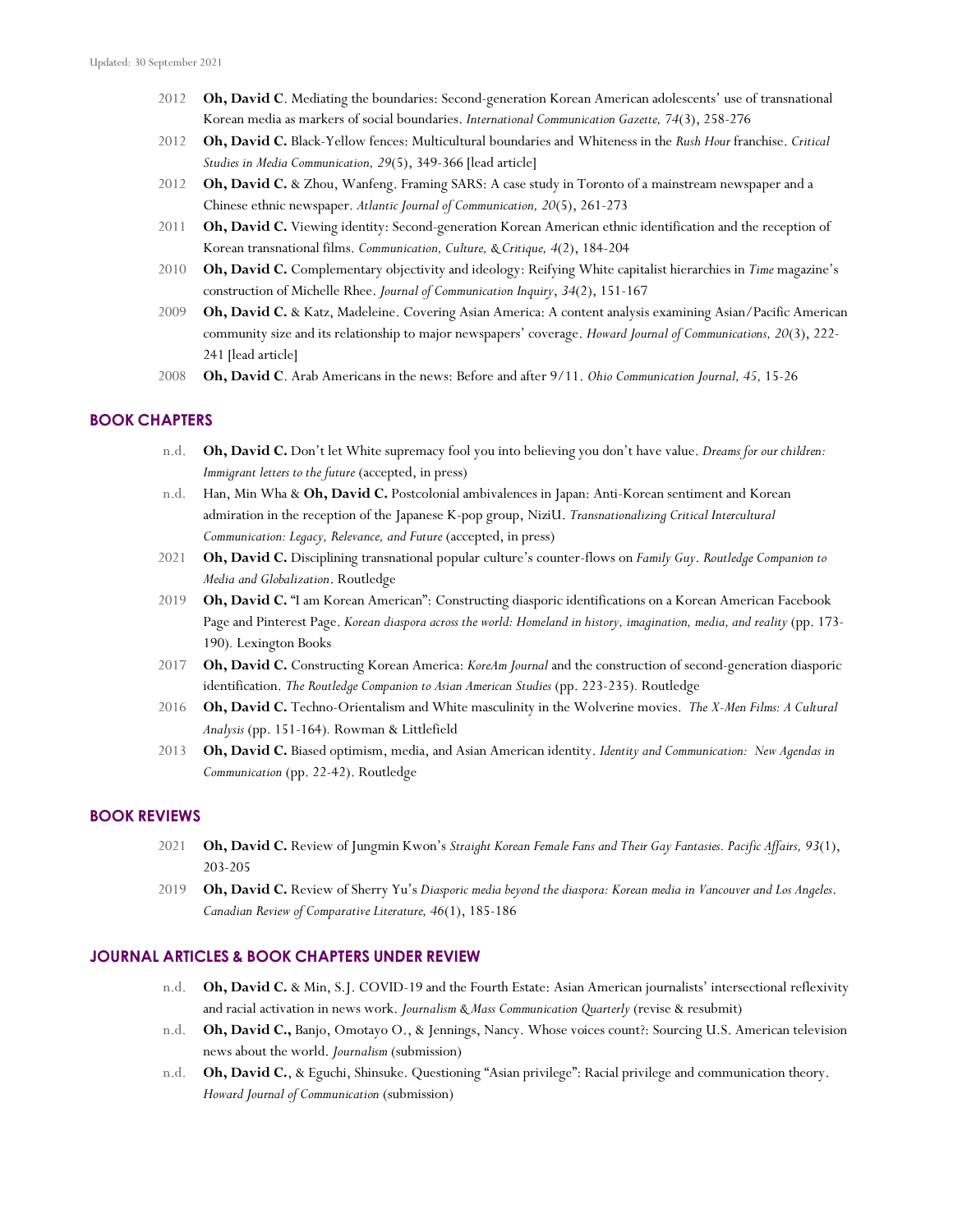n.d. **Oh, David C.** Diasporic Asian American superheroes: Trans-Pacific cultural repertoire in *Totally Awesome Hulk, War of the Realms: New Agents of Atlas,* and *Agents of Atlas*. *Handbook of Race and Communication* (submission)

#### **KEYNOTES & INVITED TALKS**

- Colloquium series lecture (speaker). *Emory University* [USA]
- Anthrocategorism in South Korean media culture (speaker). *Rice University* [USA]
- Korean Wave in North America. *George Mason University* [USA]
- President's dinner. Whitewash: White subjectivity & Asian erasure in US film culture (speaker). *Ramapo College of New Jersey* [USA]
- Fulbright Day (speaker). *Ramapo College of New Jersey* [USA]
- Mediating the South Korean other: Representations and discourses of difference in the post/neocolonial nation state (keynote). International, Multicultural, and Inter-Asia Communication International Symposium at Hanyang University
- K-pop fans react: White and Black American fan-celebrity reaction videos (speaker). *Universitas Paramadina*  [Indonesia]
- Whitewash: White subjectivity and Asian erasure in US film culture (speaker). *Universitas Nasional* [Indonesia]
- Korean popular culture as a wave (speaker). *Universitas Nasional* [Indonesia]
- Who needs critical media studies (speaker)? *Universitas Nasional* [Indonesia]
- Cyberpolitics of White supremacy (speaker). *Ulsan National Institute of Science & Technology* [South Korea]
- Whitewash: White subjectivity and Asian erasure in US film culture (speaker). *Yonsei University* [South Korea]
- Whitewash: White subjectivity and Asian erasure in Hollywood (speaker). *University of Macau* [Macau]
- Graduate student symposium research talk (speaker). *Hankuk University of Foreign Studies* [South Korea]
- Applying for tenure Faculty Resource Center talk (presenter). *Ramapo College of New Jersey* [USA]
- Public speaking in the First-Year Seminar (presenter). *Ramapo College of New Jersey* [USA]
- SCOTUS discussion series: Elonis v. United States (moderator). *Ramapo College of New Jersey* [USA]
- Power of words: Hate speech and the costs of free speech (panelist). *Ramapo College of New Jersey* [USA]
- Faculty development day. Diversity in teaching (panelist). *Ramapo College of New Jersey* [USA]
- Incorporating diversity in the classroom: A panel session on diversity and teaching (presenter). *Colorado State University* [USA]

#### **GUEST LECTURES**

- Seeing myself in film. *Tulane University* [USA], invited by Laura-Zöe Humphreys [via Zoom]
- Mediating diasporas and fandom: Second-generation Korean American adolescent diasporas, identification, and transnational popular cultures. *Tulane University* [USA], invited by Laura-Zöe Humphreys [via Zoom]
- "Opting out of that": White feminism's policing and disavowal of anti-racist critique in *The Unbreakable Kimmy Schmidt. Louisiana State University* [USA], invited by Tina M. Harris [via Zoom]
- Vlogging White privilege. *Colorado State University* [USA], invited by Eric Aoki [via Skype]
- Asian/Americans: "Yellow peril" and "model minority" *Hallym University* [South Korea], invited by Michael Preieler
- Techno-Orientalism. *Vassar College* [USA], invited by Long Bui

#### **CONFERENCE PRESENTATIONS**

- **Oh, David C.** Diasporic Asian American superheroes: Trans-Pacific cultural repertoire in *Totally Awesome Hulk, War of the Realms: New Agents of Atlas,* and *Agents of Atlas*. *Association for Asian American Studies*, Denver (submission)
- **Oh, David C.**, & Eguchi, Shinsuke. Questioning "Asian privilege": Racial privilege and communication theory. *National Communication Association*, International & Intercultural Communication Division, Seattle (accepted)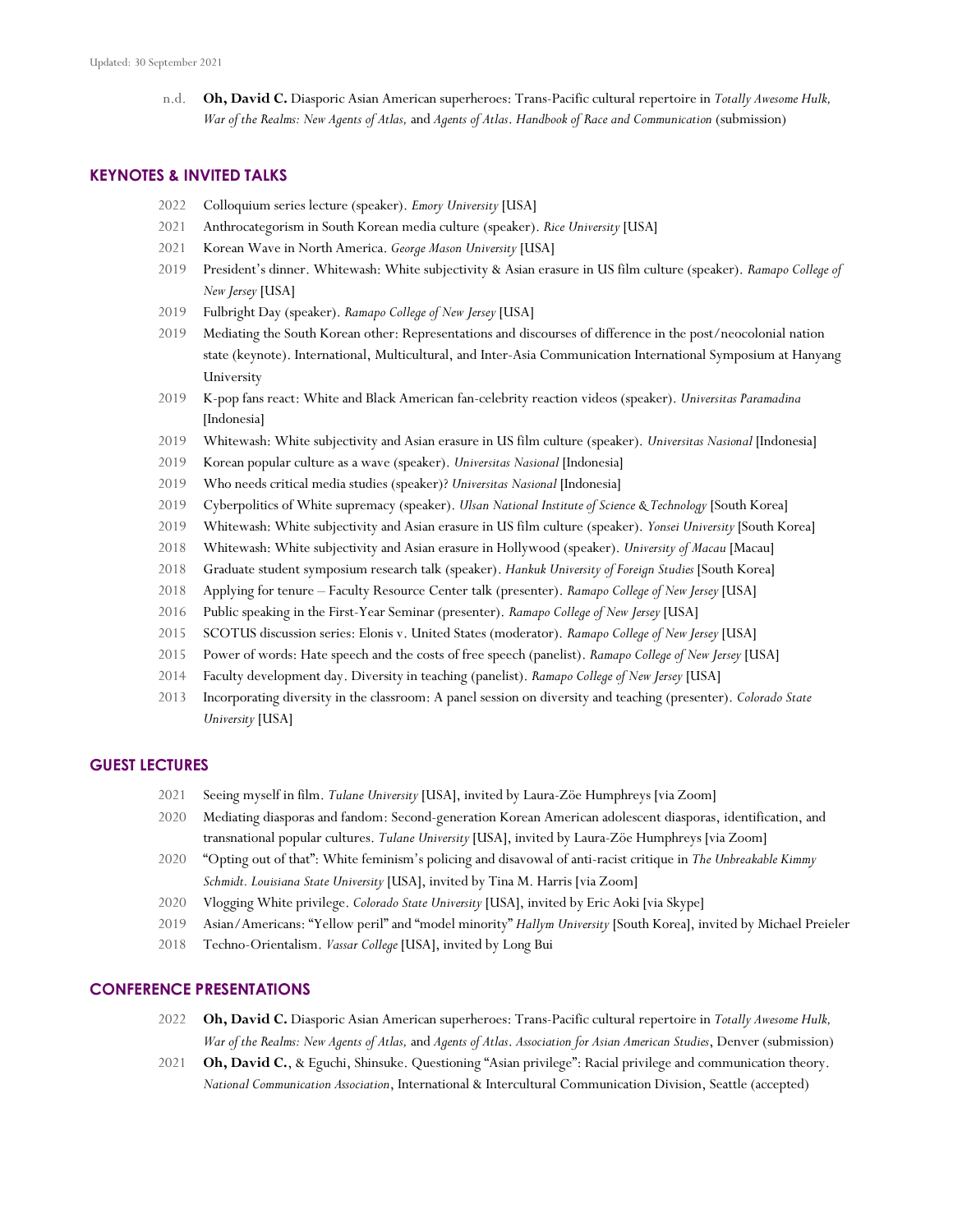2021 **Oh, David C.**, & Han, Min Wha. Globalization from above and below: Rejecting superficial multiculturalism and igniting anti-Korean sentiment in Japan. *National Communication Association*, International & Intercultural Communication Division, Seattle (accepted)

*- Top Four Faculty Paper Award*

- 2021 **Oh, David C.** & Min, S.J. COVID-19 and the Fourth Estate: Asian American journalists' intersectional reflexivity and racial activation in news work. *National Communication Association*, Asian/Pacific American Communication Studies Division, Seattle (accepted)
- 2021 Han, MinWha, & **Oh, David C.** An analysis of global K-pop trend in the context of Korea-Japan relations: NiziU and the Nizi project. *National Communication Association*, Korean American Communication Association, Seattle [accepted]
- 2021 **Oh, David C.** Whitewashing anime remakes: *Ghost in the Shell* and *Dragonball Evolution*. *Association for Asian American Studies*, virtual conference
- 2021 **Oh, David C.**, Banjo, Omotayo O., Jennings, Nancy. Whose voices count?: Sourcing U.S. American television news about the world. *International Communication Association*. Denver (virtual)
- 2020 **Oh, David C.** White survival in Southeast Asia: *No Escape* and *The Impossible*. *National Communication Association*, International and Intercultural Communication Division, Indianapolis (virtual) *- Top Four Faculty Paper Award*
- 2020 **Oh, David C.** Transnational popular culture's counter-flows on *Family Guy. National Communication Association*, Asian/Pacific American Communication Studies Division, Indianapolis (virtual)
- 2020 **Oh, David C.** Scholars at the crossroads: Mentoring, networking, and building community as Asian/Pacific American scholars [panel]. *National Communication Association*, Asian/Pacific American Communication Studies Division, Indianapolis (virtual)
- 2019 **Oh, David C.** The meta-outrage of White feminism: Policing anti-racist critique in *The Unbreakable Kimmy Schmidt*. *National Communication Association*, Asian/Pacific American Communication Studies Division, Baltimore
- 2019 **Oh, David C.** "I am Korean American": Constructing diasporic identifications on a Facebook group and Pinterest board. *National Communication Association*, International & Intercultural Communication Division, Baltimore
- 2019 **Oh, David C.** Survival in the time of #commsowhite: Mentoring, networking and building community as Asian/Pacific American scholars [panel]. *National Communication Association*, Asian/Pacific American Caucus, Baltimore
- 2019 **Oh, David C.** Pursuing Fulbright grants [panel]. *National Communication Association*, International & Intercultural Communication Division, Baltimore
- 2019 **Oh, David C.** Publish or perish?: Strategies for surviving as an A/PAC scholar [panel]. *National Communication Association*, Asian/Pacific American Communication Studies Division, Baltimore
- 2019 **Oh, David C.** Flows within the intra/inter/trans Asia-U.S. space: Politics of identity for (non) survival [panel]. *National Communication Association*, Asian/Pacific American Communication Studies Division, Baltimore
- 2019 **Oh, David C.** Career connections: Forum on integrating media literacy [panel]. *U.S. Department of State & Partners of the Americas.* New York (invited)
- 2019 **Oh, David C.** "6.9 centimeters. You're gay, right?": Heteronormative, White supremacy as a tactic of patriarchal resistance and anti-feminist policing in YouTube videos and comments about the 'Isu Station Incident.' 12<sup>th</sup> Annual Kyujanggak International Symposium on Korean Studies. *Seoul National University*. Seoul, South Korea
- 2019 **Oh, David C.** Mixed race White grievance, heroism, and postracist inclusion in *47 Ronin. The Organization for the Study of Communication, Language, and Gender*, Cincinnati
- 2019 **Oh, David C.** Intercultural, multicultural, and inter-Asia communication [panel]. *International Symposium*. Communication Research Center, Hanyang University, Seoul, South Korea
- 2019 **Oh, David C.** Social media and the politics of the US presidential race. *International Seminar: Democracy and Development in Indonesia*. Universitas Nasional, Jakarta, Indonesia
- 2018 **Oh, David C.**, & Nishime, LeiLani. Hybrid web dramas for the global White fan: Counter-flows and ambivalent formations in *Dramaworld*. *National Communication Association*, Asian/Pacific American Communication Studies Division, Salt Lake City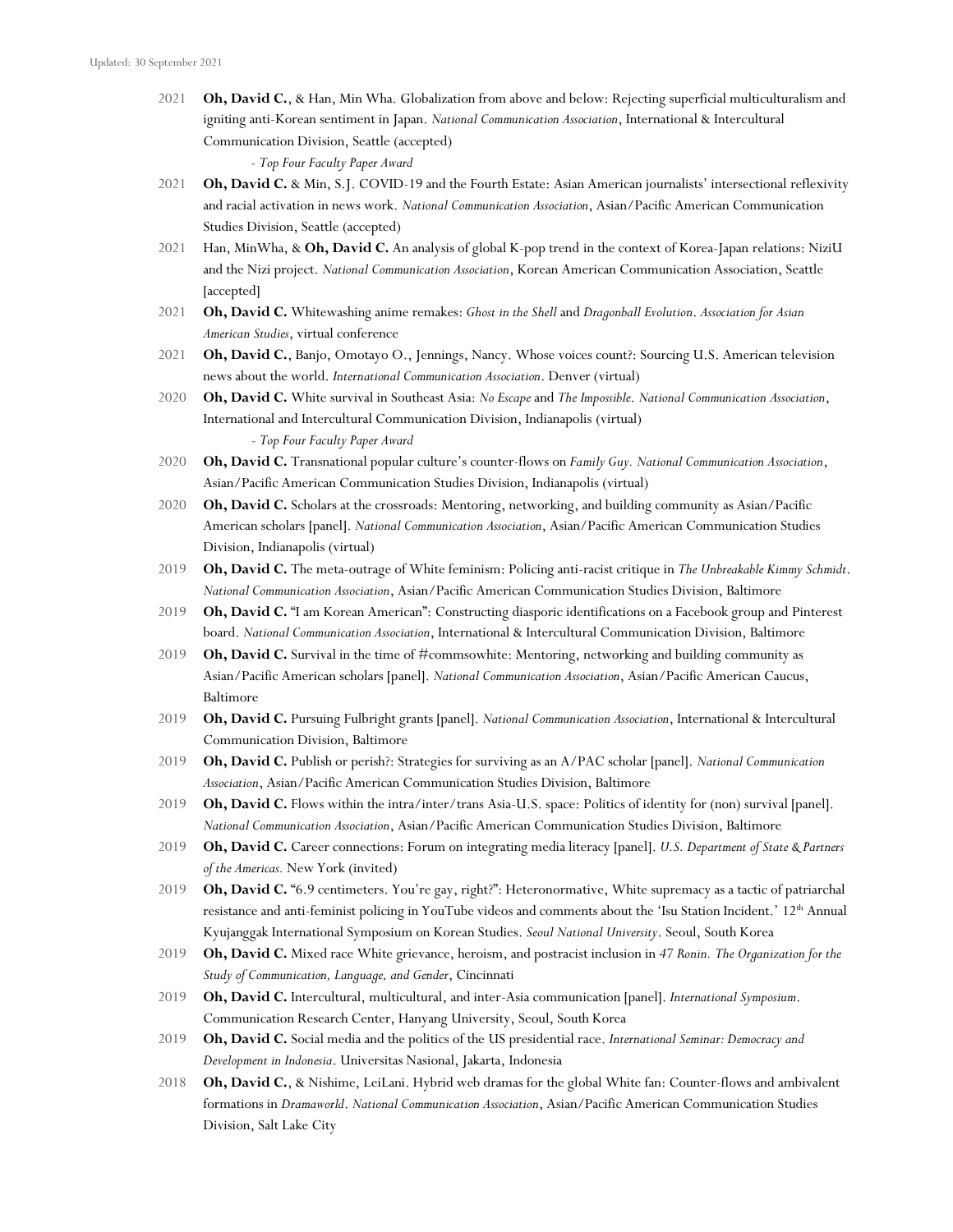*- Top Three Faculty Research Award, Asian/Pacific American Communication Studies Division, NCA*

- 2018 **Oh, David C.** The White China expert and the hapless Chinese American: Romance and cultural authority in *Shanghai Calling* and *Already Tomorrow in Hong Kong*. *National Communication Association*, Asian/Pacific American Caucus, Salt Lake City
- 2018 **Oh, David C.** Ambiguity at play: Asian/Asian American identities within and against the Black/White/Brown racial paradigm of U.S. academia [panel]. *National Communication Association*, Asian/Pacific American Caucus, Salt Lake City
- 2018 **Oh, David C.** Whitewash: White subjectivity and Asian erasure in *Aloha*. *Race & Media conference*, University of Washington
- 2018 **Oh, David C.** Building bridges between student engagement in critical research and community-oriented social justice [panel]. *Eastern Communication Association,* Voices of Diversity Division, Pittsburgh
- 2017 **Oh, David C.** Elder men's bromance in Asian lands: Western masculinity in *Better Late than Never*. *National Communication Association*, Asian/Pacific American Caucus, Dallas

*- Top Three Faculty Research Award, Asian/Pacific American Communication Studies Division, NCA*

- 2017 **Oh, David C.** Empowering our future: Possibilities for Asian/American faculty in communication studies [panel]. *National Communication Association*, Asian/Pacific American Communication Studies Division, Dallas
- 2017 **Oh, David C.** Normalizing homosociality, hybridity, and global hierarchy: Critical transculturalism in *Abnormal Summit*. Inter-Asia Cultural Studies Society. Sungkonghoe University
- 2016 **Oh, David C.** & Oh, Chuyun. Vlogging White privilege abroad: *Eat Your Kimchi*'s eating and spitting out of the Korean other on YouTube. *National Communication Association*, International and Intercultural Communication Division, Philadelphia
- 2016 **Oh, David C.** Seeing myself through film: Diasporic belonging and racial identifications. *National Communication Association*, Critical & Cultural Studies Division, Philadelphia
- 2016 Oh, Chuyun, & **Oh, David C.** Uneasy negotiations: White-expat-fans' self-representation on YouTube. *National Communication Association*, Asian/Pacific American Communication Studies Division, Philadelphia
- 2016 **Oh, David C.** Migration, diasporas, and globalization: Callings for reconnecting Asian studies and Asian American studies in communication [panel]. *National Communication Association*, Asian/Pacific American Communication Studies Division, Philadelphia
- 2016 **Oh, David C.** Black fans K-pop idols: Black YouTubers' reaction videos and the crafting of cosmopolitan identities online in a racially marginalizing offline world. *World Congress of Korean Studies*, University of Pennsylvania
- 2016 **Oh, David C.** K-pop fans react: Production of the White fan-star on YouTube. *Korean Wave Retrospective: 20 Years of History and Future Prospects conference*, Simon Fraser University
- 2016 **Oh, David C.** NJCA adjunct certification presentation [panel]. *New Jersey Communication Association*, Caldwell University
- 2015 **Oh, David C.** Techno-Orientalism, yellow peril, and white masculinity in *X-Men Origins: Wolverine* and *The Wolverine*: Asian/American villains in the age of postracism. *National Communication Association*, Critical/Cultural Studies Division, Las Vegas
- 2015 **Oh, David C.** & Wong Lowe, Anna. Deconstruction, semiotic excess, and obtuse meanings in *Lost in Translation*. *National Communication Association*, International and Intercultural Communication Division, Las Vegas *- Top Four Faculty Research Award, International & Intercultural Division, NCA*
- 2015 **Oh, David C.** "Turning Japanese": Deconstructive criticism of White women, the Western imagination, and popular music. *National Communication Association*, American Studies Division, Las Vegas
- 2015 **Oh, David C.** *KoreAm Journal*'s construction of diasporic meanings for multiple-generation Korean Americans. *Race & Media Conference*, University of New Mexico
- 2015 Oh, Chuyun & **Oh, David C.** Transgressing masculinity: The mask of homoeroticism in K-pop cross-dressing. *New York State Communication Association*, Callicoon, NY
- 2015 **Oh, David C.** White expatriates in cyber-protest: The case of blogs and a Facebook page denouncing South Korean televised "racism." *Eastern Communication Association*, Voices of Diversity Interest Group, Philadelphia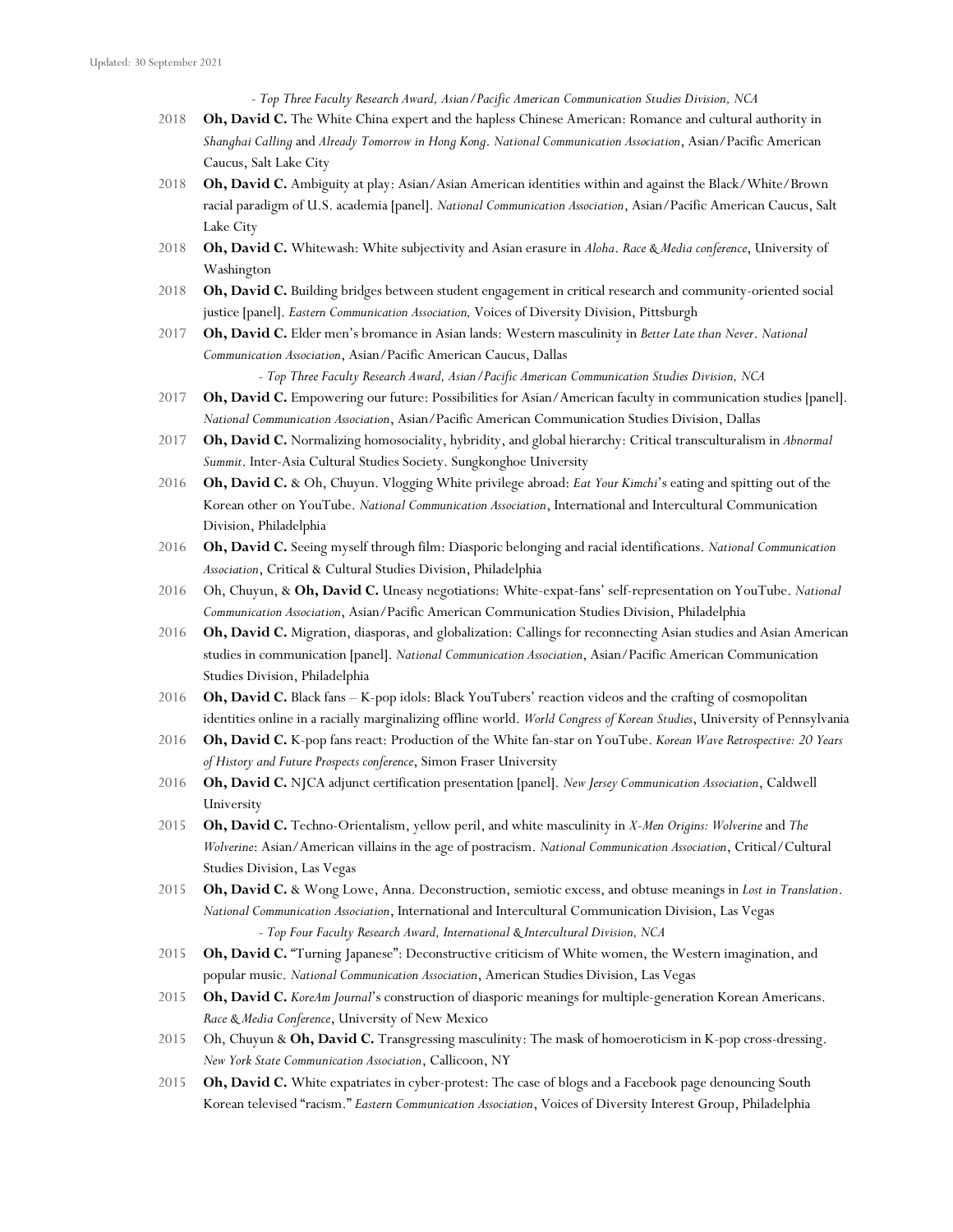- 2015 **Oh, David C.** Is there a communication pedagogy unique to our discipline? [panel]. *New Jersey Communication Association*, St. Peter's University
- 2014 **Oh, David C.** Our visibility at NCA: Past, present, & future of Asian/Pacific American Communication Studies Division and Caucus [panel]. *National Communication Association*, Asian/Pacific American Communication Studies Division, Chicago, IL
- 2014 **Oh, David C.** "Racist xenophobia" in South Korea: Negotiations of race, racism, and privilege on YouTube. *National Communication Association*, Critical/Cultural Studies Division, Chicago
- 2014 **Oh, David C**. & Oh, Chuyun. "Until *you* are able": South Korean multiculturalism and hierarchy in *My Little Hero*. *International Communication Association*, Ethnicity & Race in Communication Division, Seattle
- 2014 **Oh, David C.** Reconsidering ethnic media research: An argument for a diasporic model. *International Communication Association*, Ethnicity & Race in Communication Division, Seattle
- 2013 Lowe, Anna W. & **Oh, David C.** Cutting it like a "lyrical ginsu": Parody, Asianness, and Bakhtinian carnival in Notorious MSG's *Chinatown Hustler*. *National Communication Association*, Asian/Pacific American Communication Studies Division, Washington, D.C.
- 2013 **Oh, David C**. Exploring new directions of APACSD [panel]. *National Communication Association*, Asian/Pacific American Communication Studies Division, Washington, D.C.
- 2012 **Oh, David C.** "Celebrating CALM-Unity": Living as multicultural Korean American communication scholars in the U.S. [panel]. *National Communication Association*, Korean American Communication Association, Orlando
- 2011 **Oh, David C.** & Banjo, Omotayo. Outsourcing postracialism: Voicing neoliberal multiculturalism in *Outsourced*. *National Communication Association*, Asian/Pacific American Communication Studies Division, New Orleans *- Top Faculty Research Award, Asian/Pacific American Communication Studies Division, NCA*
- 2011 **Oh, David C.** Payback for Pearl Harbor: Racist discourses on *Facebook*. *National Communication Association*, Asian/Pacific American Caucus, New Orleans
- 2010 **Oh, David C.** Mediating the boundaries: Second-generation Korean American adolescents' use of transnational Korean media for cultural maintenance and as markers of ethnic boundaries. *National Communication Association*, Critical and Cultural Studies Division, San Francisco
- 2010 **Oh, David C.** Viewing identity: Second-generation Korean American ethnic identification and the reception of Korean transnational films. *National Communication Association*, Asian/Pacific American Communication Studies Division, San Francisco

*- Top Three Faculty Research Award, Asian/Pacific American Communication Studies Division, NCA*

- 2010 **Oh, David C.** Biased optimism, media, and Asian American identity. *Conference on Social Identities and Communication: New Agendas*, Austin
- 2010 **Oh, David C.** Refracting media characters through the prism of ethnic identity formation. *Association for Education in Journalism and Mass Communication*, Minorities and Communication Division, Denver
- 2010 **Oh, David C.** The Orientalized "other" and corrosive femininity: Threats to White masculinity in *300*. *International Communication Association*, Ethnicity and Race in Communication Division, Singapore
- 2010 **Oh, David C.** Black-Yellow fences: Multicultural boundaries and whiteness in the *Rush Hour* franchise. *Western States Communication Association*, Media Studies Interest Group, Anchorage
- 2009 **Oh, David C.** Promise and peril: *Time* magazine's construction of the promise and peril of Michelle Rhee. *Association for Education in Journalism and Mass Communication*, Minorities and Communication Division, Boston, MA *- Second Place Faculty Research Award, Minorities & Communication Division, AEJMC*
- 2009 **Oh, David C.** & Katz, Madeleine. Covering Asian America: A content analysis examining Asian/Pacific American community size and its relationship to major newspapers' coverage. Presented to the Association for Education in Journalism and Mass Communication Mid-Winter Regional Conference, Minorities and Communication Division, University of Oklahoma
- 2008 **Oh, David C.** Second-generation Korean American ethnic identity. *National Conference on Race and Ethnicity*, Orlando
- 2004 **Oh, David C.** & Zhou, Wanfeng. Framing SARS: A comparative analysis of the *World Journal* and the *Toronto Star. Association for Education in Journalism and Mass Communication*, Mass Communications and Society Division, Toronto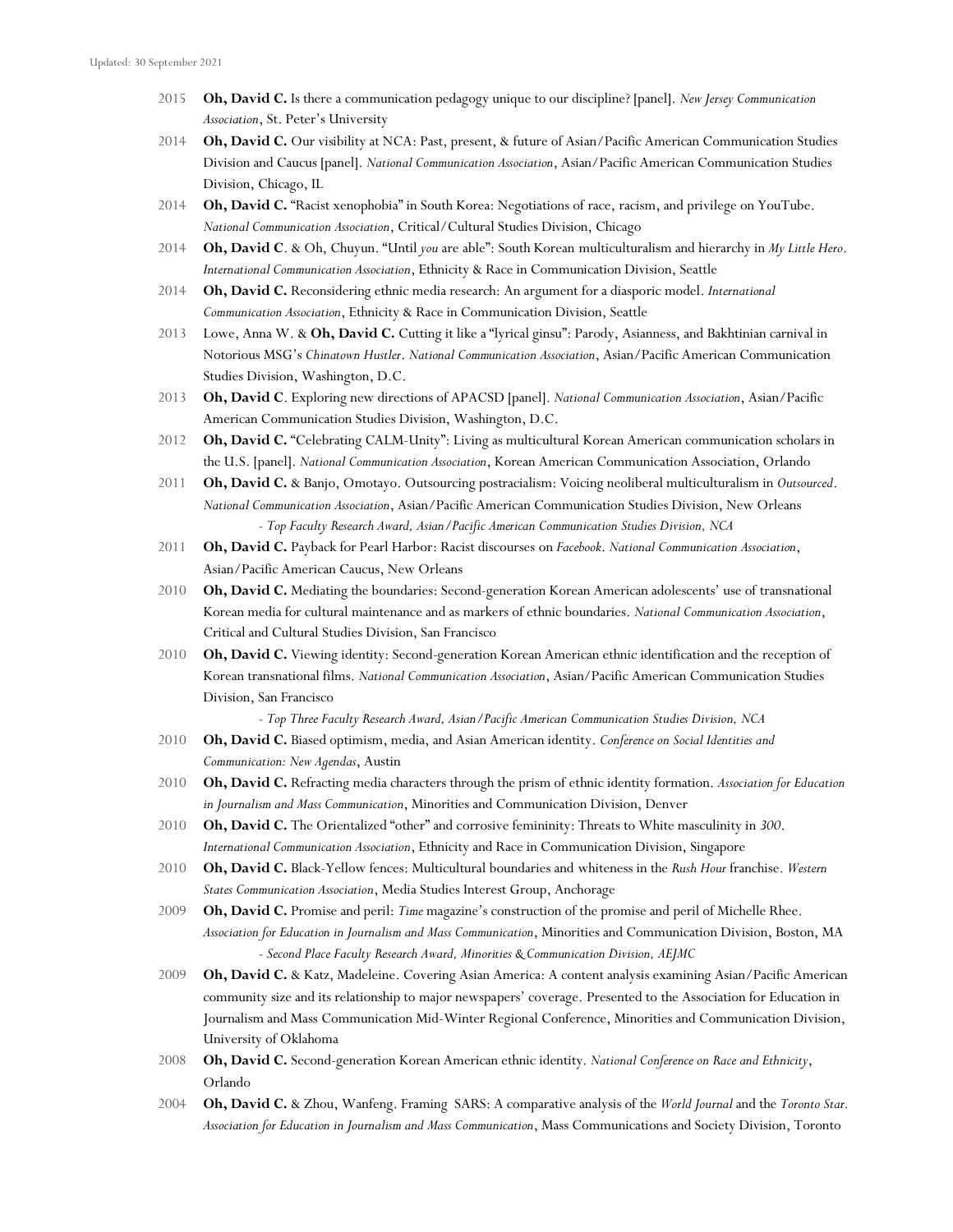2004 **Oh, David C.** Asian representations in film. *Association for Education in Journalism and Mass Communication*, Minorities and Communication Division, Toronto

*- Leslie J Moeller Award for Top Student Paper, Mass Communication & Society Division, AEJMC*

2003 **Oh, David C.** Coverage of Arab-Americans before and after  $9/11$ : A content analysis of major U.S. newspapers. *Association for Education in Journalism and Mass Communication*, Minorities and Communication Division, Kansas City

#### **DIGITAL ESSAYS, PUBLIC SCHOLARSHIP, AND OP-EDS**

2020 Body as disease, Quarantined across Borders blog entry for mediarisenow.org

## **EDITORIAL BOARDS**

- 2016*–* Editorial Board member, *Journal of International & Intercultural Communication*
- 2018*–* Editorial Board member, *Women and Language*
- 2018*–* Editorial Board member, *Communication & Critical/Cultural Studies*
- 2018*–* Editorial Board member, *Critical Studies in Media Communication*
- 2020*–* Editorial Board member, *Transformative Works and Cultures*
- 2021*–* Editorial Board member, *International Journal of Cultural Studies*

#### **GOVERNANCE**

- 2021*–* Member, I.D.E.A. (Inclusivity, Diversity, Equity, Access) Committee, International Communication Association - Member, Subcommittee on Fellowships/Grants
	- Member, Subcommittee on I.D.E.A. Strategic Plan
	- 2021 Chair, Resolutions Committee, NCA
- 2020 Resolutions Committee, NCA
- 2014-16, 18-21 Legislative Assembly representative, NCA
	- 2016*-*17 Nominating Committee, NCA
		- 2015-16 Committee on Committees, NCA
			- 2015 Special Programs Director, NJCA, Board Member

#### **OTHER DISCIPLINARY SERVICE**

- 2021*–* Member, National Screening Committee, Fulbright Program English Teaching Assistantships in South Korea
- 2008*–* Reviewer, Chair, & Respondent, NCA, Asian/Pacific American Communication Studies Division
- 2020*–* Reviewer, NCA, International & Intercultural Communication Division
- 2020*–* Reviewer, NCA, Korean American Communication Association
- 2019-21 Guest reviewer, *International Journal of Communication*
- 2007-14, 21 Reviewer, ICA, Ethnicity and Race in Communication Division
	- 2021 Reviewer, ICA, Mass Communication & Society Division
- 2017, 21 Guest reviewer, *Television and New Media*
- 2010-14, 21 Guest reviewer, *Journal of Communication Inquiry*
	- 2021 Guest reviewer, *Journal of Ethnic and Migration Studies*
		- 2021 Guest reviewer, *Journal of Bodies, Sexualities, and Masculinities*
		- 2021 Guest reviewer, *Quarterly Journal of Speech*
- 2018-19, 21 Scholars' Office Hours, NCA
	- 2020-21 Reviewer, Asian/Pacific American Communication Studies Division Awards Committee, NCA
	- 2020-21 Campus Ambassador, Korean American University Professors Association
	- 2018, 21 Guest reviewer, *Women's Studies in Communication*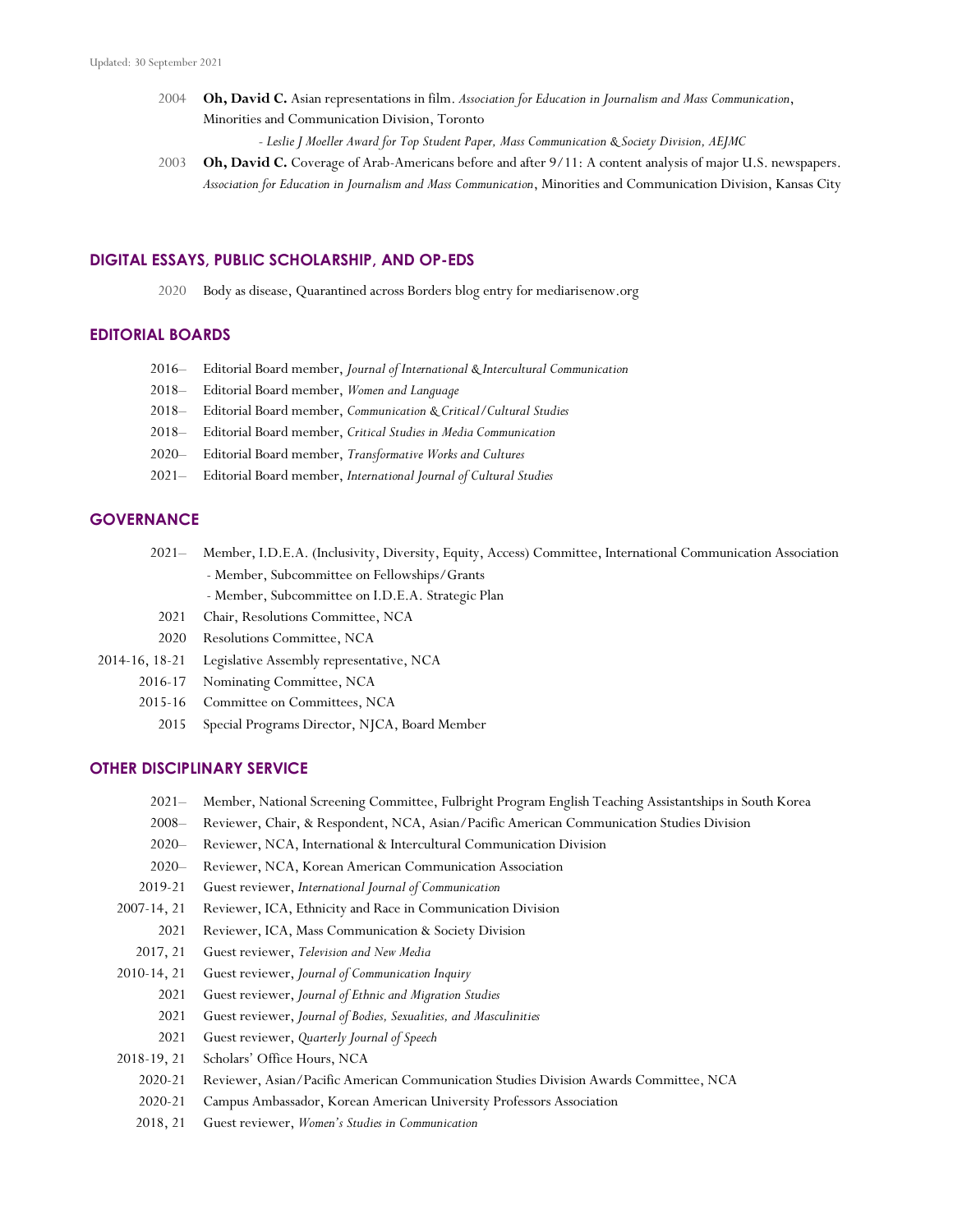- 2014, 20 Book Reviewer, *Oxford University Press*
- 2018-20 Guest reviewer, *International Journal of Cultural Studies*
	- Guest reviewer, *Feminist Media Studies*
	- Guest reviewer, *Discourse, Context, & Media*
	- Guest reviewer, *Quarterly Review of Film & Video*
	- Guest reviewer, *Asian Journal of Communication*
	- Guest reviewer, *New Media & Society*
	- Asian/Pacific American Communication Studies Division Awards Committee
- 2018-19 Guest reviewer, *Journal of Homosexuality*
- 2012, 19 Guest reviewer, *Atlantic Journal of Communication*
- 2012, 19 Guest reviewer, *Communication, Culture, & Critique*
	- Guest reviewer, *Journal of Intercultural Communication Research*
	- Guest reviewer, *Journal of Integrated Social Sciences*
	- Guest reviewer, *Journal of Asian Studies*
	- Guest reviewer, *Journal of Intercultural Studies*
	- Guest reviewer, *Review of Communication*
	- Guest reviewer, *Space & Culture*
	- Book reviewer, Southern Illinois University Press
	- Reviewer, Undergraduate Scholars' Research Conference, WSCA
	- Respondent, Association for Asian Studies, Committee on Korean Studies
	- Panel organizer, Kyujanggak International Symposium on Korean Studies, Intersectionality & Korean media culture
	- 2019 2<sup>nd</sup> Vice Chair, NCA, Critical/Cultural Communication Studies Division
- 2013-18 Reviewer, NCA, Critical and Cultural Studies Division
	- 2018 2<sup>nd</sup> Vice Chair-Elect, NCA, Critical/Cultural Communication Studies Division
	- Guest reviewer, *Korea Journal*
	- Guest reviewer, *Sociological Forum*
	- Guest reviewer, *International Communication Gazette*
	- Panel organizer, NCA, Whitewashing: Erasure and denial of Asian subjectivities in White representational play
- 2013-15, 17 Guest reviewer, *Communication & Critical/Cultural Studies*
- 2019-13, 16*-*17 Guest reviewer, *Critical Studies in Media Communication*
	- *-*17 Planner, NCA, Research in Progress Roundtables
		- Guest reviewer, *Journal of Immigrant & Refugee Studies*
		- Immediate Past Chair, NCA, Asian/Pacific American Communication Studies Division & Caucus
		- Chair, NCA, Asian/Pacific American Communication Studies Division & Caucus
		- Book reviewer, Routledge
		- Guest reviewer, *Journal of Finnish Studies*
		- Guest reviewer, *Howard Journal of Communications*
		- Reader, University of British Columbia Press
		- Book reviewer, Palgrave MacMillan
		- 2015 1<sup>st</sup> Vice Chair & Program Planner, NCA, Asian/Pacific American Communication Studies Division & Caucus
		- 2nd Vice Chair, NCA, Asian/Pacific American Communication Studies Division & Caucus
		- Guest reviewer, *Romanian Journal of Sociology*, special issue on Korean soft power
		- Reviewer, Oxford University Press, for manuscript titled *Practically Speaking*
		- 2nd Vice Chair-Elect, NCA, Asian/Pacific American Communication Studies Division & Caucus
		- Guest reviewer, *Communication Quarterly*
	- 2007-11 Reviewer, AEJMC, Minorities and Communication Division
		- Panel organizer, NCA, Voicing crisis from afar: Western discourses of the tragedy in Japan
		- Reviewer, AEJMC, International Communication Division
		- Reviewer, AEJMC, Mass Communication & Society Division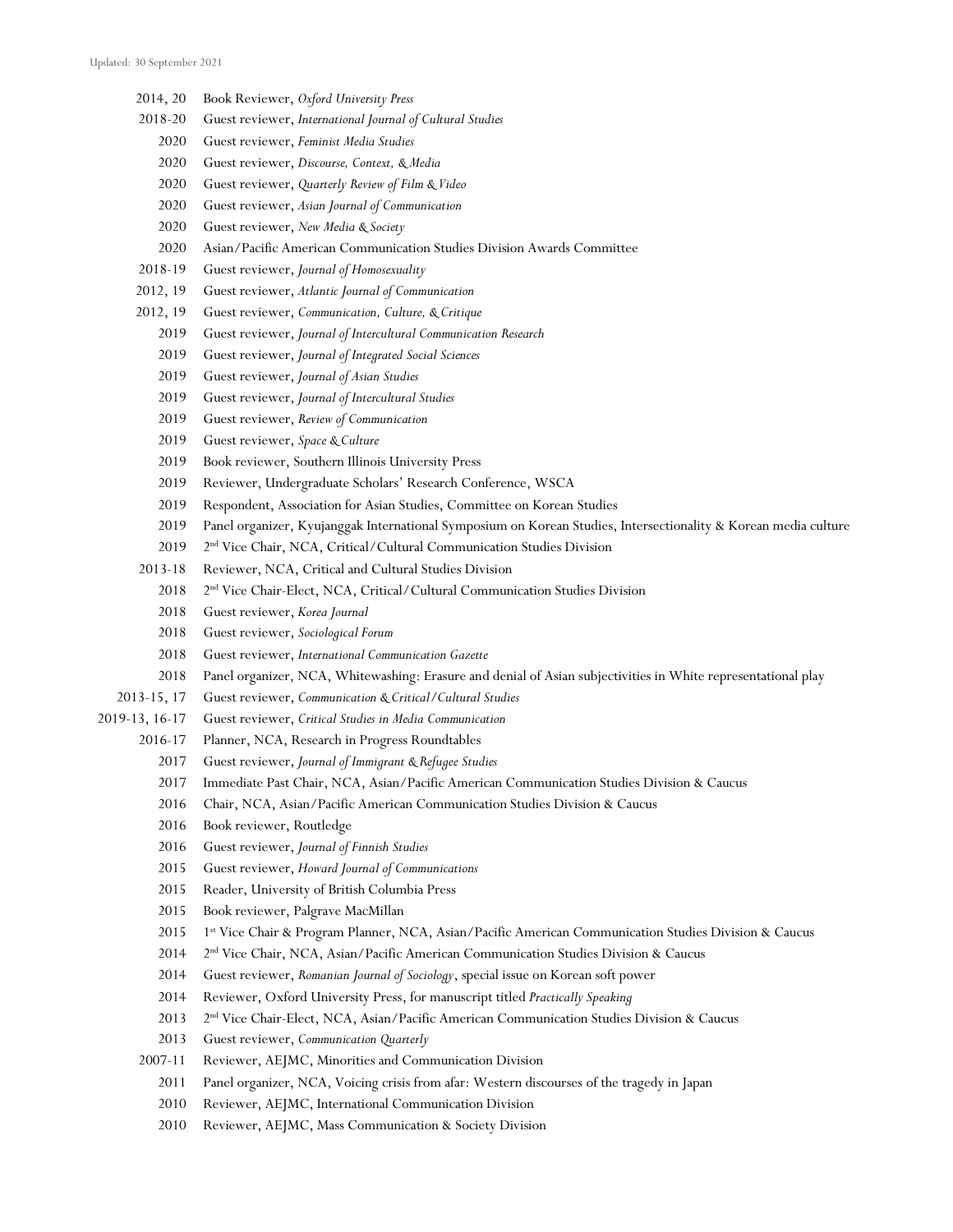#### **UNIVERSITY SERVICE**

- 2020-2021 President, Minority Faculty Staff Association, *Ramapo College of New Jersey*
- 2016*–* Minority Faculty Staff Association, *Ramapo College of New Jersey*
- 2014, 20-21 Assessment Committee, *Ramapo College of New Jersey*, Communication Arts
	- 2020 Panelist, "Let's Talk about It" Virtual forum, *Ramapo College of New Jersey*
	- 2020 Reappointment and Tenure Committee, *Ramapo College of New Jersey*
	- 2020 Presidential Search Listening Session, Minority Faculty and Staff Association representative, *Ramapo College of New Jersey*
	- 2019-20 Bias Response Implementation Team, *Ramapo College of New Jersey*
	- 2019 Faculty Assembly Executive Council representative, *Ramapo College of New Jersey*
	- 2017-18 Equal Opportunity Fund/Contemporary Arts mentor, *Ramapo College of New Jersey*
	- 2016-18 Honors Societies Advisory Board, *Ramapo College of New Jersey*
	- 2016-18 General Education Implementation Team, Senior Presentation Working Group, *Ramapo College of New Jersey*
	- 2015-18 Faculty Resource Center Advisory Board, *Ramapo College of New Jersey*
	- 2013-18 Advisor, Lambda Pi Eta, *Ramapo College of New Jersey*, Communication Arts
		- 2018 Undergraduate Student Commencement Speaker Committee, *Ramapo College of New Jersey*
		- 2018 Search Committee, Assistant Vice President of Human Resources, *Ramapo College of New Jersey*
	- 2016-17 General Education Curriculum Committee, *Ramapo College of New Jersey*
	- 2014-17 Diversity Action Committee, *Ramapo College of New Jersey*
	- 2016-17 Search Committee Chair, Communication Arts (Strategic Communication), *Ramapo College of New Jersey* 2017 Teaching Circle, Online Course Design, *Ramapo College of New Jersey*
	- 2014-16 Diversity Action Committee, Recruitment & Retention Subcommittee, *Ramapo College of New Jersey*
	- 2016 Teaching Circle, Contemporary Issues in Higher Education, *Ramapo College of New Jersey*
	- 2014-15 American Democracy Project, *Ramapo College of New Jersey*
	- 2013-15 Kaplan Test Prep Scholarship Committee, *Ramapo College of New Jersey*
	- 2014-15 Communication Arts Assessment & Contemporary Arts School Assessment Committee, *Ramapo College of New Jersey*
		- 2015 "Beyond the Gap Award" Committee, *Ramapo College of New Jersey*
		- 2014 Teaching Circle, Learning through Serving, *Ramapo College of New Jersey*
		- 2013 Teaching Circle, How Learning Works, *Ramapo College of New Jersey*
	- 2011-12 Promotions Committee, *Villanova University*, Department of Communication
	- 2010-11 Equity Council, *University of Rhode Island*
	- 2010 Doody Scholarship Committee, *University of Rhode Island*, Department of Communication Studies
	- 2009 Faculty Diversity Steering Committee, *Denison University*
	- 2008-09 Faculty of Color/International Faculty Working Group, *Denison University*
	- 2008-09 East Asian Studies program, *Denison University*
	- 2008-09 International Studies Program, *Denison University*
	- 2008-09 Media Studies Search Committee, *Denison University*, Communication Department
	- 2008-09 Advisor, Senior Research, *Denison University*, Communication Department
	- 2008-09 Student Paper Award Committee, *Denison University*, Communication Department
	- 2008-09 Research Fellows Committee, *Denison University*, Communication Department
	- 2008-09 Student Research Committee, *Denison University*, Communication Department
	- 2008-09 Research Colloquia Committee, *Denison University*, Communication Department
		- 2008 Film Selection Committee, Human Rights Film Festival 2009, *Denison University*
	- 2008 Discussion Leader, Fall Faculty Conference, *Denison University*
	- 2008 June Orientation Faculty Advisor, *Denison University*
	- 2007-08 Student Paper Award Committee, *Denison University*, Communication Department